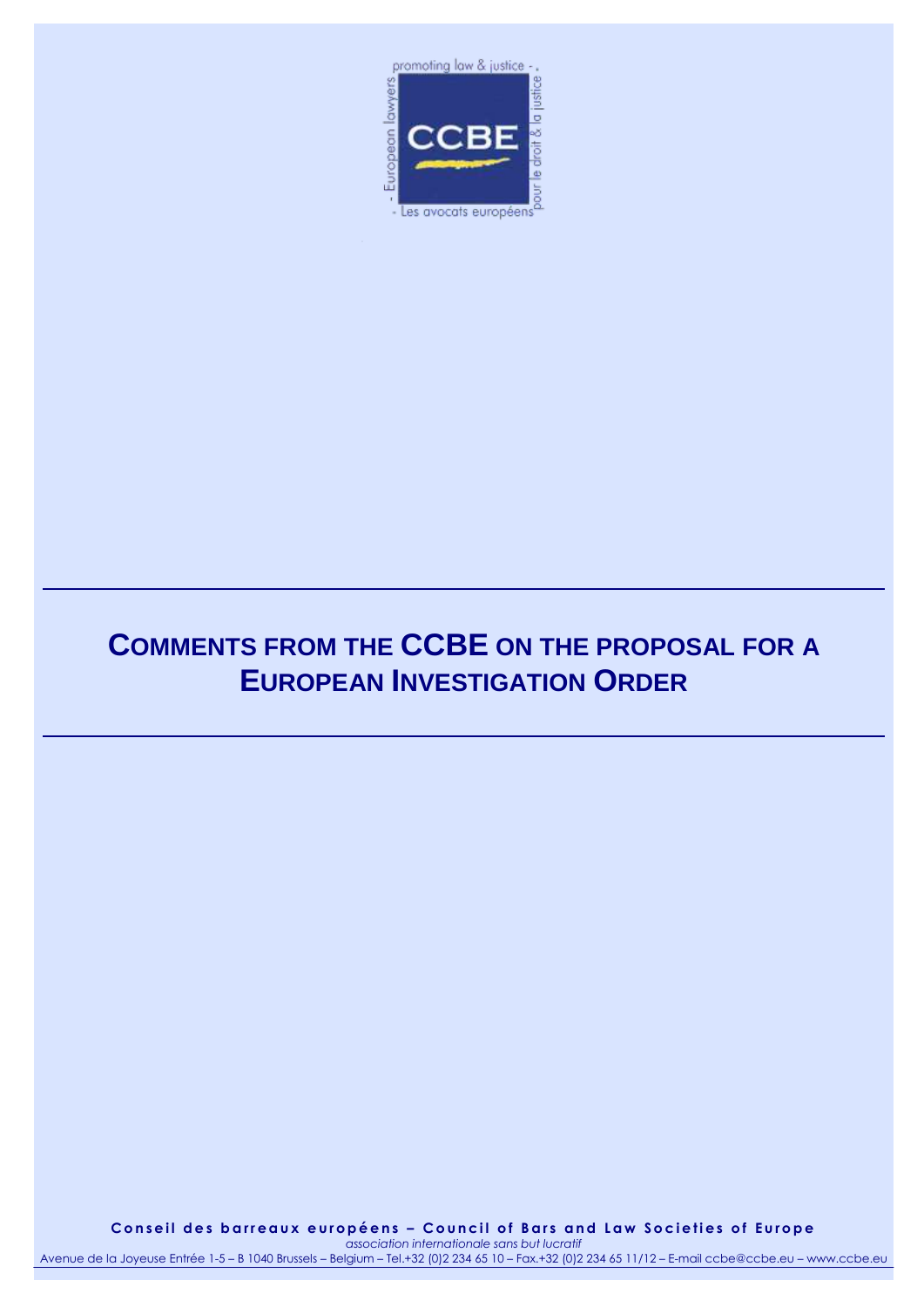## **Comments from the CCBE on the proposal for a European Investigation Order**

The Council of Bars and Law Societies of Europe (CCBE) is the representative organisation of around 1 million European lawyers through its member bars and law societies from 31 full member countries, and 11 further associate and observer countries. The CCBE responds regularly on behalf of its members on policy issues which affect European citizens and lawyers.

The CCBE would like to submit the following comments in response to the proposal for a *"European Investigation Order"*.

## **I Introduction**

On 29 April 2010, 7 Member States (Belgium, Bulgaria, Estonia, Spain, Austria, Slovenia and Sweden) filed a proposal for a *"European Investigation Order"* (EIO). This proposal intends to replace not only the two existing instruments in the field of mutual assistance, the *" European Evidence Warrant"* (2008/978/JHA) and the *"Framework Decision on the execution in the European Union of orders freezing property or evidence"* (2003/577/JHA) but also all other legal instruments in this field like the 1959 '*Convention on mutual assistance in criminal matters"* (ratified by all Member States), the First and Second Protocol to this Convention and also parts of the Schengen Convention (articles 48- 53) and some of its Protocols.

Article 82(2)(a) of the Treaty of the Functioning of the European Union, the Lisbon Treaty, is supposedly the legal basis for this proposal. Because the proposal is based on the Lisbon Treaty, it is subject to qualified majority voting and no veto's can be raised by Member States.

#### **II Scope of the EIO**

The proposal can be summarised as follows:

- Whilst the European Evidence Warrant was based on the type of evidence to be gathered, the EIO is based on the investigative measures as such. The issuing state decides what it wants and in what way the material should be collected by the executing state;
- The EIO covers all investigative measures with the exception of very few that are explicitly excluded;
- The issuing authority decides which measure should be executed by the executing authority, the executing state has no room to decide that other, less coercive ways may be more appropriate to achieve the desired goal with a very limited number of exceptions;
- A new EIO-form is to be used, clear time limits are set:
- An EIO can be issued in both criminal and administrative proceedings;
- Officials of the issuing authority are allowed to assist in the execution in the executing authority;
- There are hardly any grounds for refusal, (*ne bis in idem*, double criminality, territoriality, etc are no grounds for refusal);
- There is no mentioning at all of any defence rights, human rights are only touched upon in the most general way possible, there is no assessment of the impact on potential human rights violations by the proposal;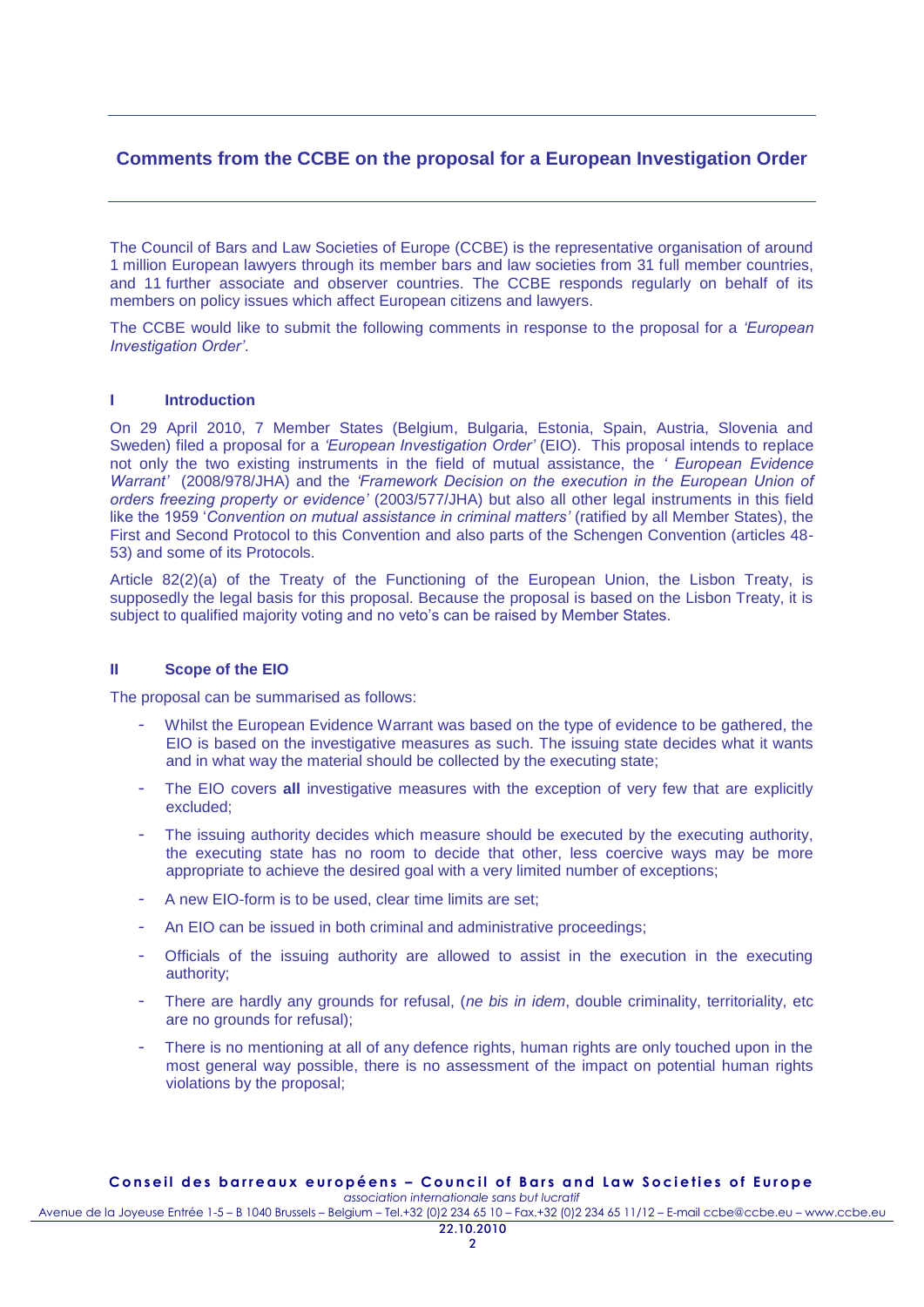#### **III CCBE comments**

#### **a. Legal Basis**

Article 1 of the EIO reads as follows: *"European Investigation Order shall be a judicial decision issued by a competent authority of a memberstate (the issuing state) in order to have one or several specific investigative measure(s) carried out in another memberstate (the executing state) with the view to gathering evidence within the framework of the proceedings referred to in article 4".*

Based on Article 1, there is no definition of *"investigative measure(s)"*. Without proper assessment it must be concluded that the definition of an *" investigative measure"* varies in all 27 Member States. The CCBE questions whether, for example, talking to informants will be considered an investigative measure, or is a police officer who is having his eye out in the public domain carrying out an investigative measure, or whether a police officer who asks the shop-owner if he can have a look at his CCTV-recordings, etc, etc?.

This lack of definition of an *" investigative measure"* raises a number of concerns.

The first problem goes back to the legal basis. Operational policing matters go beyond the mutual recognition principle. That means that the voting-rule would not be a qualified majority but unanimity (art. 89 of the Lisbon Treaty) in Council with consultation of the European Parliament. Therefore without a proper definition we doubt that the legal basis of the proposal is sufficient.

The second problem is that the current mutual assistance instruments deal with a number of actions that can hardly be considered to be *"investigative measures"*. One can think of the acts mentioned for instance in article 49 of the Schengen Convention. What will happen with these acts if the instruments that contain them will be abolished after the introduction of the EIO?

The lack of a proper definition of *"investigative measure"* means that this proposal, which will have a huge impact on all citizens in the European Union, does not contain the required legal certainty and legal clarity.

#### **b. Opt-outs**

On the basis of Protocols number 21 and 22 the United Kingdom, Ireland and Denmark can opt-out of the proposal. Although we understand that the United Kingdom and Ireland have notified their wish to take part in the adoption, we understand that Denmark will not take part. If one or more countries of the Union do not take part in the proposal the question arises what the status will be of the old existing instruments that will be abolished between the Member States that will adopt the proposal.

## **c. Defence rights**

The proposal intends to deal with **all** imaginable *"investigative measures"*.

A very limited number of *"investigative measures"* are explicitly excluded from the proposal. Article 3.2 provides that the setting up of a Joint Investigation Team and its obtaining of evidence are excluded. The same goes for a specific type of interception of telecommunications (in relation to article 18(1)(a) and 18(2)(a) and (c) and article 20 of the Convention of 29 May 2000).

A number of measures are very explicitly dealt with like the temporary transfer to the issuing state of persons held in custody for the purpose of investigation (article 19), the hearing by videoconference (article 21), the hearing by telephone-conference (article 22), information on bank-accounts (article 23), information on banking-transactions (article 24), the monitoring of banking-transactions (article 25), controlled deliveries (article 26) and investigative measures implying gathering of evidence in real time, continuously and over a certain period of time (article 27).

There is one issue however that **all** *"investigative measures"*, specifically dealt with or not, have (or lack) in common: they do not contain any mention at all about the defence or defence rights. Defence rights are totally non-existing in the proposal. All these measures can have great impact on the fundamental rights of citizens of the Union. It is for that reason appalling that no thought at all has been given to the rights of the defence. The CCBE believes that it is absolutely necessary to ensure

## **C o n s e i l d e s b a r r e a u x e u r o p é e n s – C o u n c i l o f B a r s a n d L a w S o c i e t i e s o f E u r o p e**

*association internationale sans but lucratif* Avenue de la Joyeuse Entrée 1-5 – B 1040 Brussels – Belgium – Tel.+32 (0)2 234 65 10 – Fax.+32 (0)2 234 65 11/12 – E-mail ccbe@ccbe.eu – www.ccbe.eu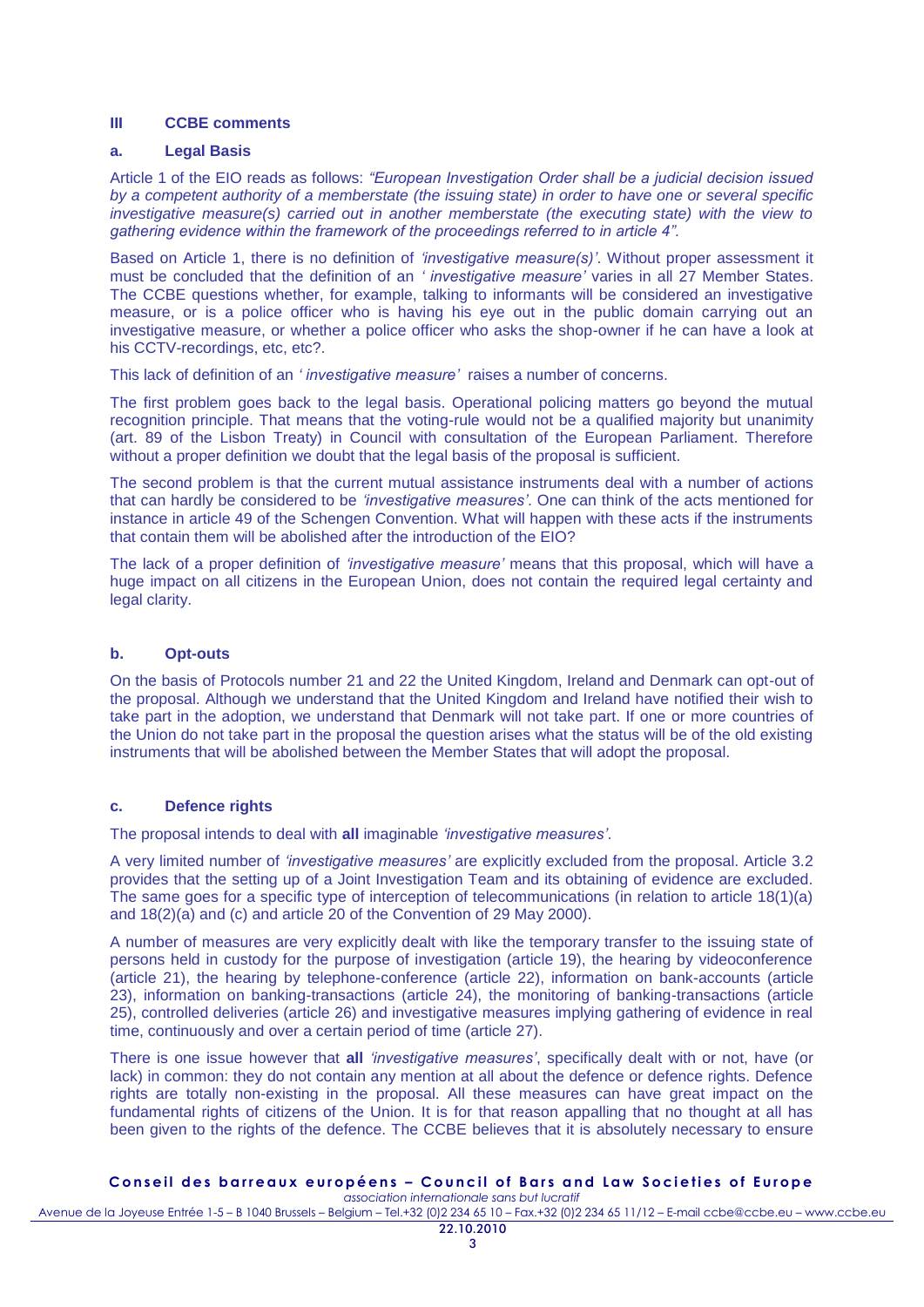that defence rights, the principle of a fair trial and equality of arms in criminal proceedings are fully respected in the proposal.

Not only is there a clear need for the addition of defence rights in relation to the 'investigative *measures"* that will be carried out through the use of an EIO, these rights also need to be available to those who are affected by the issuing or the execution of the order itself. The CCBE concludes that it is a basic requirement of article 6 of the European Convention on Human Rights that defence rights will also have to be available to those affected by the issuing or execution of an EIO itself. Again, this needs further scrutiny and assessment of the exact impact of the proposal but we have no doubt that the persons that are affected by the issuing of an EIO and those who are affected by its execution will have to have access to legal remedies. These legal remedies will have to be installed not only after the moment a measure has been carried out but also, unless there will be very, very serious objections, before that moment, but at least as soon as possible. One of the main characteristics of the case law of the European Court on Human Rights is that legal remedies must be practical and effective and not theoretical and illusionary.

The proposal does not contain the possibility for the defence to make use of an EIO. It goes without saying that proper defence sometimes require for witnesses to be examined abroad, documents to be obtained abroad and added to the case file at home, etce. It follows from the Dayanan case (ECHR 13 October 2009, Dayanan v. Turkey, 7377/03, paragraph 32) that *"the accused must be afforded the possibility of investigating facts and, in particular, potentially favorable evidence".* The proposal must contain an article that explicitly deals with providing the possibility for the defence to make use of an EIO.

#### **d. Type of proceedings for which the EIO can be issued**

The proposal is not limited to criminal proceedings, as an *"investigative measures"* can be requested in administrative proceedings. There is no proper definition of administrative proceedings. Without proper assessment the CCBE believes that there might be a whole variety of administrative proceedings throughout the Union. A lot of issues that can be covered by administrative proceedings (f.i. license of a pub or company) may well contain issues that '*may give rise to the proceedings before a court having jurisdiction in particular in criminal matters"* (alleged overstepping restrictions to the licence f.i. selling alcohol to minors*).* (Article 4, b, *"proceedings brought by administrative authorities in respect of acts which are punishable under the national law of the issuing state by virtue of being infringements of the rule of law and where the decision may give rise to the proceedings before a court having jurisdiction in particular in criminal matters") .* It may well be that the mayor of a local village who intends to shut down a pub because the owner has no proper license or whose license should be revoked because he sold alcohol to a minor, is dealing with an administrative proceeding according to the proposal?

The issuing and executing authority of an EIO is not limited to judicial authorities (art.2(1) and art.2(2) in connection with art.  $28(1)(a)$  and art.  $6(2)$ ). The CCBE questions whether this means that a clerk in the mayor's office can order the authorities in a foreign jurisdiction to tap telephones in that country?

## **e. Grounds for refusal**

Article 10 of the proposal contains four grounds for non-recognition or non-execution:

- an immunity or privilege under the law of the executing state;
- national security interests that will jeopardize the source of the information or involve the use of classified information relating to specific intelligence activity;
- when the *"investigative measure"* indicated by the issuing authority does not exist under the law of the executing state or its use is restricted to a list or category of offences that are not investigated through the EIO and there is no *"investigative measure"* available that can achieve a similar result;
- in proceedings brought by administrative or judicial authorities in respect of acts which are punishable under the national law of the issuing state and where the decision may give rise to

#### **C o n s e i l d e s b a r r e a u x e u r o p é e n s – C o u n c i l o f B a r s a n d L a w S o c i e t i e s o f E u r o p e** *association internationale sans but lucratif*

Avenue de la Joyeuse Entrée 1-5 – B 1040 Brussels – Belgium – Tel.+32 (0)2 234 65 10 – Fax.+32 (0)2 234 65 11/12 – E-mail ccbe@ccbe.eu – www.ccbe.eu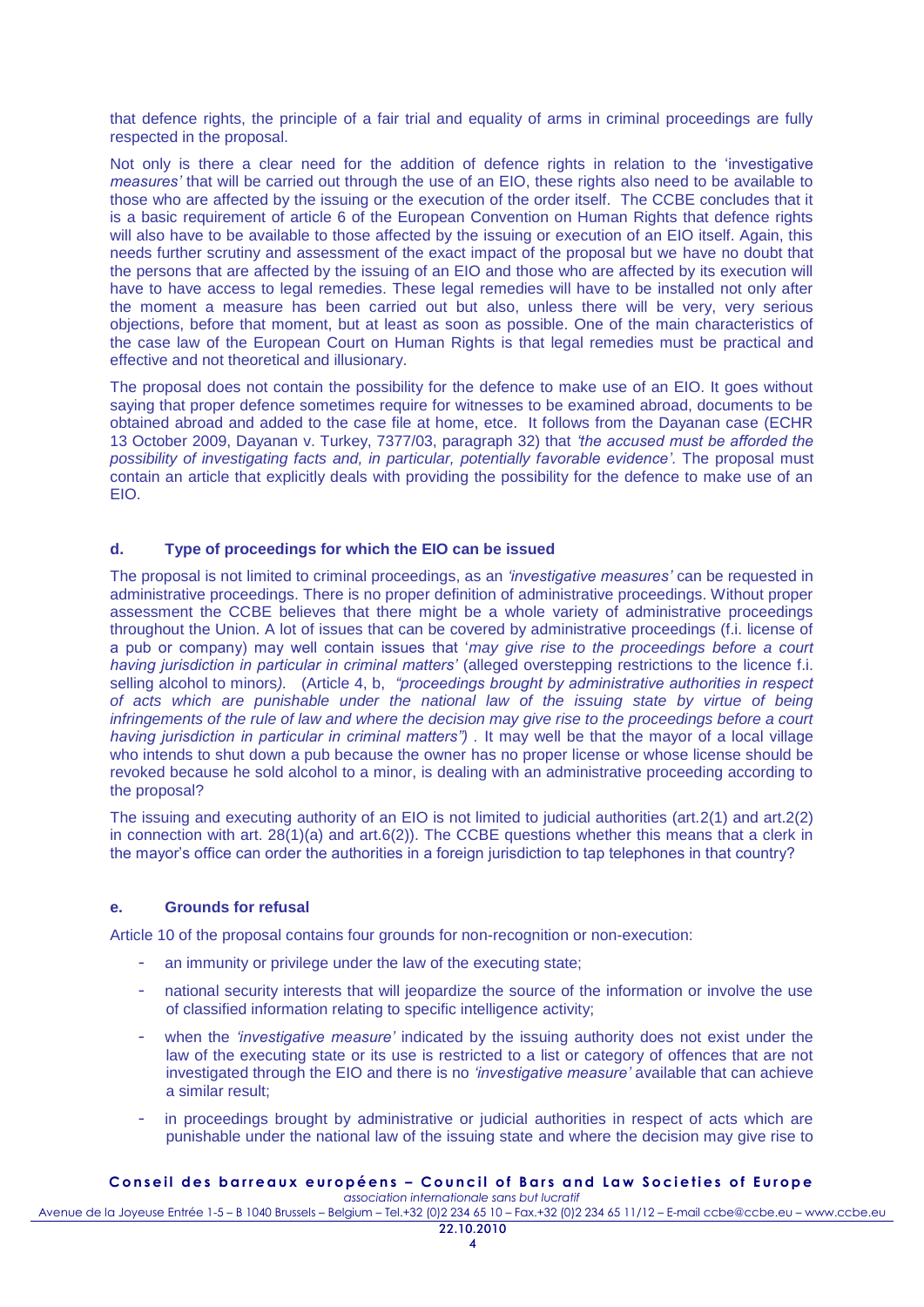proceedings before a court having jurisdiction in particular in criminal matters and the measure would not be authorised in a similar national case.

There are no other grounds for refusal. The difference with the EAW and the EEW (and freezing orders) is striking. There is no ground to refuse an order on the basis of *"ne bis in idem"*, which is unimaginable because the principle of double jeopardy is a basic right enshrined in article 50 of the EU's Charter of Fundamental Rights.

Dual criminality is not a ground for refusal. Until now the dual criminality requirement was only abolished in a standard list of 32 crimes with at least a sentencing threshold of 3 years. Now the whole dual criminality principle has been abandoned.

The same goes for the territoriality exception. Now the requested authority will – with no possibilities for any exception whatsoever - have to cooperate in providing evidence against a person who has committed no crime whatsoever on the soil of the executing state. For example, the Dutch police will have to carry out a house search on the premises of a perfectly respected general practitioner who is involved in an euthanasia-process in total concurrence with Dutch regulations if a foreign (administrative) authority feels it appropriate to order this raid.

## **f. Human Rights**

Although the Preamble of the proposal states clearly that it respects the fundamental rights and observes the principle recognized by article 6 of the Treaty of the European Union and by the Charter of Fundamental Rights of the European Union, notably title VI, there is no ground for refusal available for the executing authority if it reaches the conclusion that executing would lead to a breach of these rights. It is obvious that a number of rights contained in the Charter can be relevant in the context of the EIO: the right to liberty and security, prohibition of torture and inhuman or degrading treatment or punishment, the rights of the child, protection of personal data, protection in the event of removal, expulsion and extradition, freedom of expression and information, the presumption of innocence and the right of defence, the right not to be tried or punished twice in criminal proceedings for the same criminal offence, the right to an effective remedy and to a fair trial.

It appears as if those who drafted the proposal have not given any proper thought to what these rights mean in reality. We cannot deal in the time given with a proper study on all potential '*investigative measures"* that will be covered by this proposal and its impact on fundamental rights of citizens of the Union. Undoubtedly however such a study, that needs to be undertaken, will lead to the conclusion that grounds for refusal should be added.

#### **g. Proportionality and subsidiarity**

'The area of freedom, security and justice' is a major issue on the European agenda. Under its heading citizens have a number of rights like the free movement of goods (art. 28), movement of workers (art. 45), services (art. 56), capital (art. 63), etc. Infringements on these rights can be made but only if they are proportionate. These same principles of Union law occur in article 49(3) of the Charter on Fundamental Rights. Before the introduction of the Lisbon Treaty the European Court of Justice already established that principles of subsidiarity and proportionality are basic principles of European Union law (Ferwerda, ECJ 5 March 1980, 256/78 and Hauer, ECJ 13 December 1979, 44/79). In a number of evaluations of the implementation of the EAW great concerns are identified on this very subject.

There should be the possibility for the executing state to refuse the execution if it reaches the conclusion that the execution of the EIO will be disproportionate or in breach with the subsidiarityprinciple.

It is on the basis of fundamental principles of European Union law that the executing state will have to be allowed to decide in what manner a certain investigation within its territory will have to be dealt with. Apart from that it is difficult to envisage how an issuing state can decide what would be the most appropriate and efficient way to deal with a certain type of investigation in a different state.

#### Conseil des barreaux européens - Council of Bars and Law Societies of Europe *association internationale sans but lucratif*

Avenue de la Joyeuse Entrée 1-5 – B 1040 Brussels – Belgium – Tel.+32 (0)2 234 65 10 – Fax.+32 (0)2 234 65 11/12 – E-mail ccbe@ccbe.eu – www.ccbe.eu